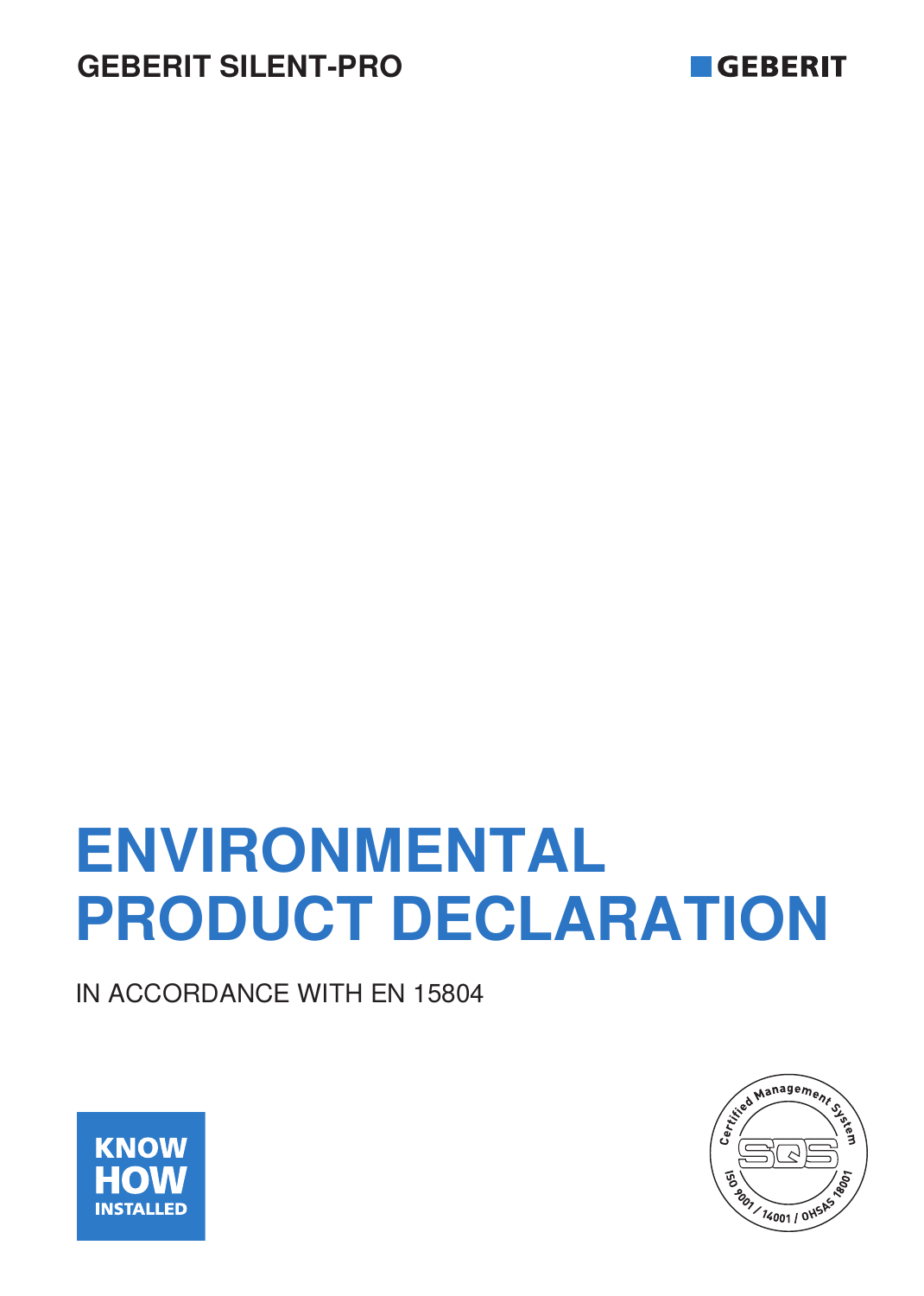### **1 General information**

#### **1.1 Note on this document**

The original document was written in German. All other language versions are translations of the original document.

### **1.2 Declaration holder**

Geberit International AG Schachenstrasse 77 CH-8645 Jona Tel. +41 55 221 6300 sustainability@geberit.com www.geberit.com

Geberit is one of the pioneers when it comes to sustainability in the sanitary industry. Sustainable development has formed a fixed part of the corporate strategy for more than 25 years. Most production sites are certified in accordance with ISO 9001 and 14001. In addition, all factories will be certified in accordance with OSHAS 18001. Life cycle assessments were produced for key products from an early stage and Ecodesign has been an integral part of the product development process since 2008. As a member of the United Nations Global Compact, Geberit has shown its commitment to the ten principles of sustainable development. Current and comprehensive information regarding sustainability strategy and performance with respect to Geberit and Geberit products can be found in the current Annual Report. Furthermore, additional information can be found under www.geberit.com/ sustainability.

#### **1.3 Declared product**

This declaration applies to all Geberit Silent-Pro pipes ("Range and conversion factor", page 3), the Geberit Silent-Pro pipe with one socket in a length of 100 cm and d110 (art. no. 393.504.14.1) has been used as a reference article. The duration of use of the reference is not specified.



### **1.4 Verification and validity**

| Programme holder:   | Geberit International AG |
|---------------------|--------------------------|
| Declaration number: | GEB EPD 6178761227       |
| Validity:           | 01/02/2019 to 01/02/2024 |
|                     | Quantis                  |
| Data calculated by: | www.quantis-intl.com     |

Environmental declarations for construction products may not be comparable if they do not comply with the EN 15804. It is only possible to make a limited comparison of life cycle assessment results which are based on different background databases.

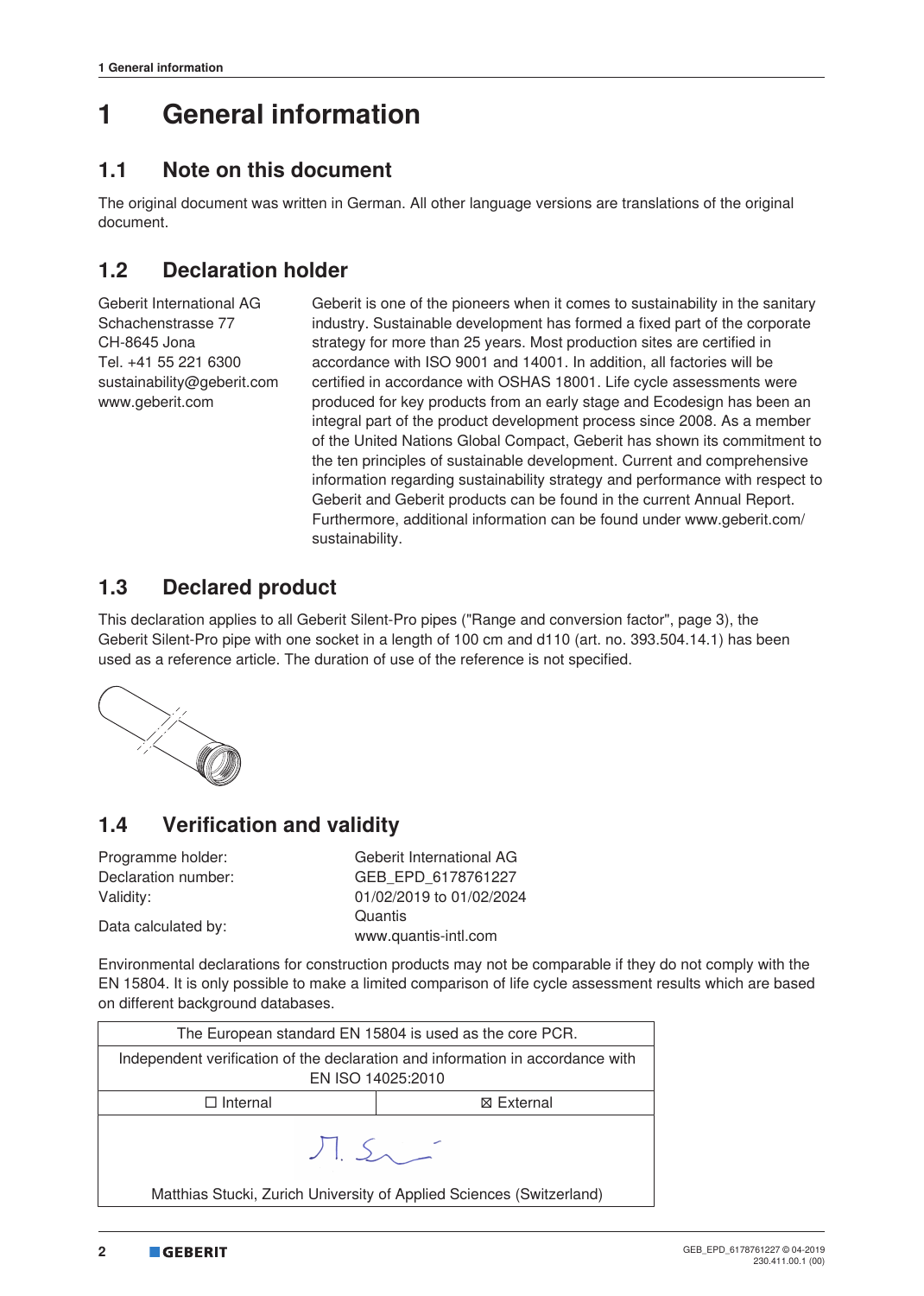## **2 Product**

### **2.1 Description and application purpose**

The Geberit Silent-Pro drainage system reduces unwanted noise annoyance. The sound insulation is achieved by the high inherent weight of the product material, increased wall thicknesses at the impact zones of the fittings as well as a consistent decoupling from the building structure. It can be inserted easily, thus making it easier to install highly sound-absorbing drainage systems.

Application purpose:

- For draining off waste water within buildings
- For buildings with increased sound insulation requirements
- For buried discharge pipes within building structures
- Use dimension 50 exclusively for pressurised pipes of faeces lifting systems in accordance with EN 12050-2 and EN 12050-3

### **2.2 Range and conversion factor**

The reference product for this declaration is the Geberit Silent-Pro pipe with one socket in a length of 100 cm and d110 (art. no. 393.504.14.1). The cycle assessment results in chapter 4 can be converted to the other pipe lengths listed using the net weight with the conversion factor in accordance with the following table.

|              | d [mm] | $L$ [cm] | Net weight [kg/pc] | Factor |
|--------------|--------|----------|--------------------|--------|
| 393.200.14.1 | 50     | 15       | 0.167              | 0.06   |
| 393.300.14.1 | 75     | 15       | 0.329              | 0.12   |
| 393.400.14.1 | 90     | 15       | 0.450              | 0.16   |
| 393.500.14.1 | 110    | 15       | 0.615              | 0.22   |
| 393.600.14.1 | 125    | 15       | 0.799              | 0.28   |
| 393.700.14.1 | 160    | 15       | 1.268              | 0.45   |
| 393.201.14.1 | 50     | 25       | 0.244              | 0.09   |
| 393.301.14.1 | 75     | 25       | 0.478              | 0.17   |
| 393.401.14.1 | 90     | 25       | 0.664              | 0.23   |
| 393.501.14.1 | 110    | 25       | 0.876              | 0.31   |
| 393.601.14.1 | 125    | 25       | 1.129              | 0.40   |
| 393.701.14.1 | 160    | 25       | 1.776              | 0.63   |
| 393.202.14.1 | 50     | 50       | 0.438              | 0.15   |
| 393.302.14.1 | 75     | 50       | 0.850              | 0.30   |
| 393.402.14.1 | 90     | 50       | 1.171              | 0.41   |
| 393.502.14.1 | 110    | 50       | 1.529              | 0.54   |
| 393.602.14.1 | 125    | 50       | 1.954              | 0.69   |
| 393.702.14.1 | 160    | 50       | 3.047              | 1.07   |
| 393.204.14.1 | 50     | 100      | 0.827              | 0.29   |
| 393.304.14.1 | 75     | 100      | 1.595              | 0.56   |
| 393.404.14.1 | 90     | 100      | 2.185              | 0.77   |
| 393.504.14.1 | 110    | 100      | 2.835              | 1.00   |
| 393.604.14.1 | 125    | 100      | 3.604              | 1.27   |
| 393.704.14.1 | 160    | 100      | 5.588              | 1.97   |
| 393.205.14.1 | 50     | 150      | 1.215              | 0.43   |

Table 1: Geberit Silent-Pro pipe with one socket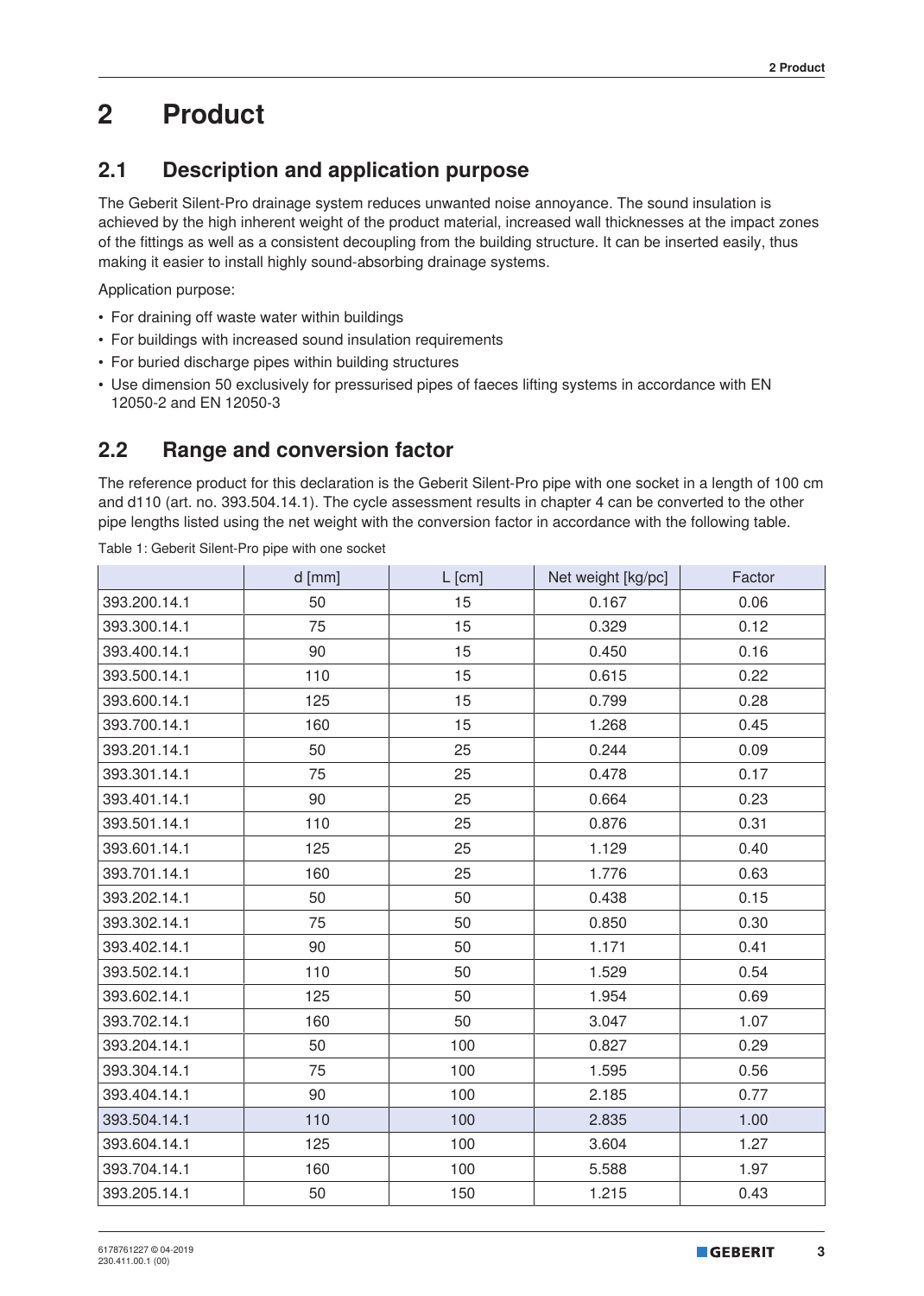#### **2 Product**

|              | $d$ [mm] | $L$ [cm]<br>Net weight [kg/pc] |        | Factor |
|--------------|----------|--------------------------------|--------|--------|
| 393.305.14.1 | 75       | 150                            | 2.340  | 0.83   |
| 393.405.14.1 | 90       | 150                            | 3.200  | 1.13   |
| 393.505.14.1 | 110      | 150                            | 4.141  | 1.46   |
| 393.605.14.1 | 125      | 150                            | 5.254  | 1.85   |
| 393.705.14.1 | 160      | 150                            | 8.129  | 2.87   |
| 393.206.14.1 | 50       | 200                            | 1.604  | 0.57   |
| 393.306.14.1 | 75       | 200                            | 3.085  | 1.09   |
| 393.406.14.1 | 90       | 200                            | 4.214  | 1.49   |
| 393.506.14.1 | 110      | 200                            | 5.447  | 1.92   |
| 393.606.14.1 | 125      | 200                            | 6.904  | 2.44   |
| 393.706.14.1 | 160      | 200                            | 10.670 | 3.76   |
| 393.207.14.1 | 50       | 300                            | 2.380  | 0.84   |
| 393.307.14.1 | 75       | 300                            | 4.575  | 1.61   |
| 393.407.14.1 | 90       | 300                            | 6.242  | 2.20   |
| 393.507.14.1 | 110      | 300                            | 8.059  | 2.84   |
| 393.607.14.1 | 125      | 300                            | 10.204 | 3.60   |
| 393.707.14.1 | 160      | 300                            | 15.752 | 5.56   |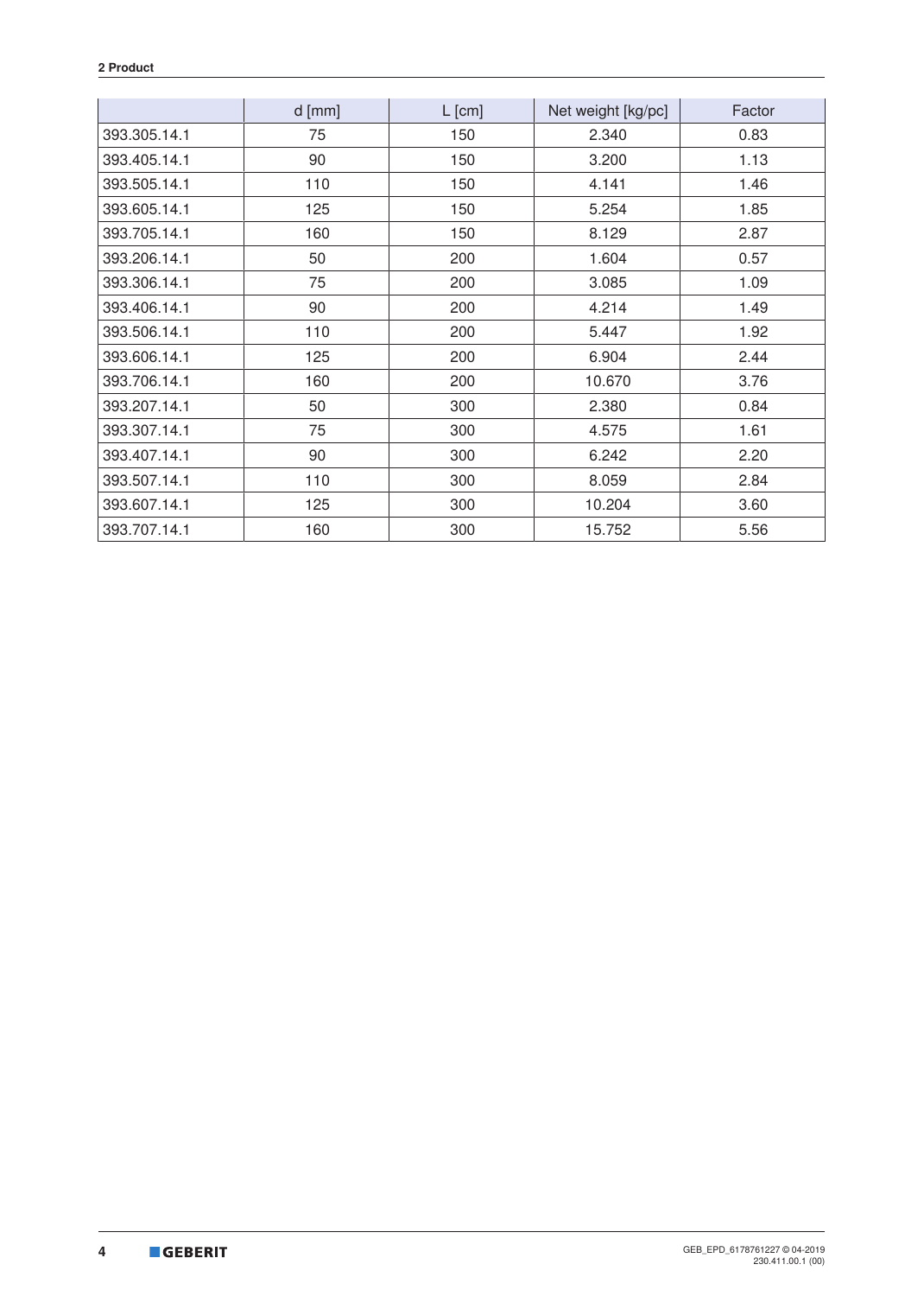### **3 Life cycle assessment – calculation criteria**

### **3.1 System boundaries**

This environmental product declaration is a Cradle-to-gate-with-options declaration including transport and waste processing during the disposal phase. The use and demolition are not considered.

| Product      |                                     |                    |                     | Construction process                   | Use          |                |                                     | End-of-life                      |                |
|--------------|-------------------------------------|--------------------|---------------------|----------------------------------------|--------------|----------------|-------------------------------------|----------------------------------|----------------|
| Raw material | Transport to<br>the<br>manufacturer | Manufac-<br>turing | <b>Distribution</b> | Installation<br>within the<br>building |              | Demolition     | Transport to<br>waste<br>processing | Reuse,<br>recovery,<br>recycling | Disposal       |
| A1           | A <sub>2</sub>                      | A3                 | A4                  | A <sub>5</sub>                         | <b>B1-B7</b> | C <sub>1</sub> | C <sub>2</sub>                      | C <sub>3</sub>                   | C <sub>4</sub> |
| $\checkmark$ | A                                   | ⋏                  | X                   |                                        | -            | -              | X                                   | $\checkmark$                     |                |

x Considered/relevant

– Not considered/not relevant

### **3.2 Inventory**

The product consists of the following raw materials:

| Raw material                       | Quantity          |
|------------------------------------|-------------------|
| Barium sulphate                    | 1691 g            |
| <b>EPDM</b>                        | 20 <sub>g</sub>   |
| <b>Plastics PP</b>                 | 1004 <sub>g</sub> |
| <b>Additives</b>                   | 142g              |
| <b>Total</b>                       | 2857 g            |
| Recycling portion of raw materials | $0\%$             |

The packaging includes: 455 g wood and 52 g plastic.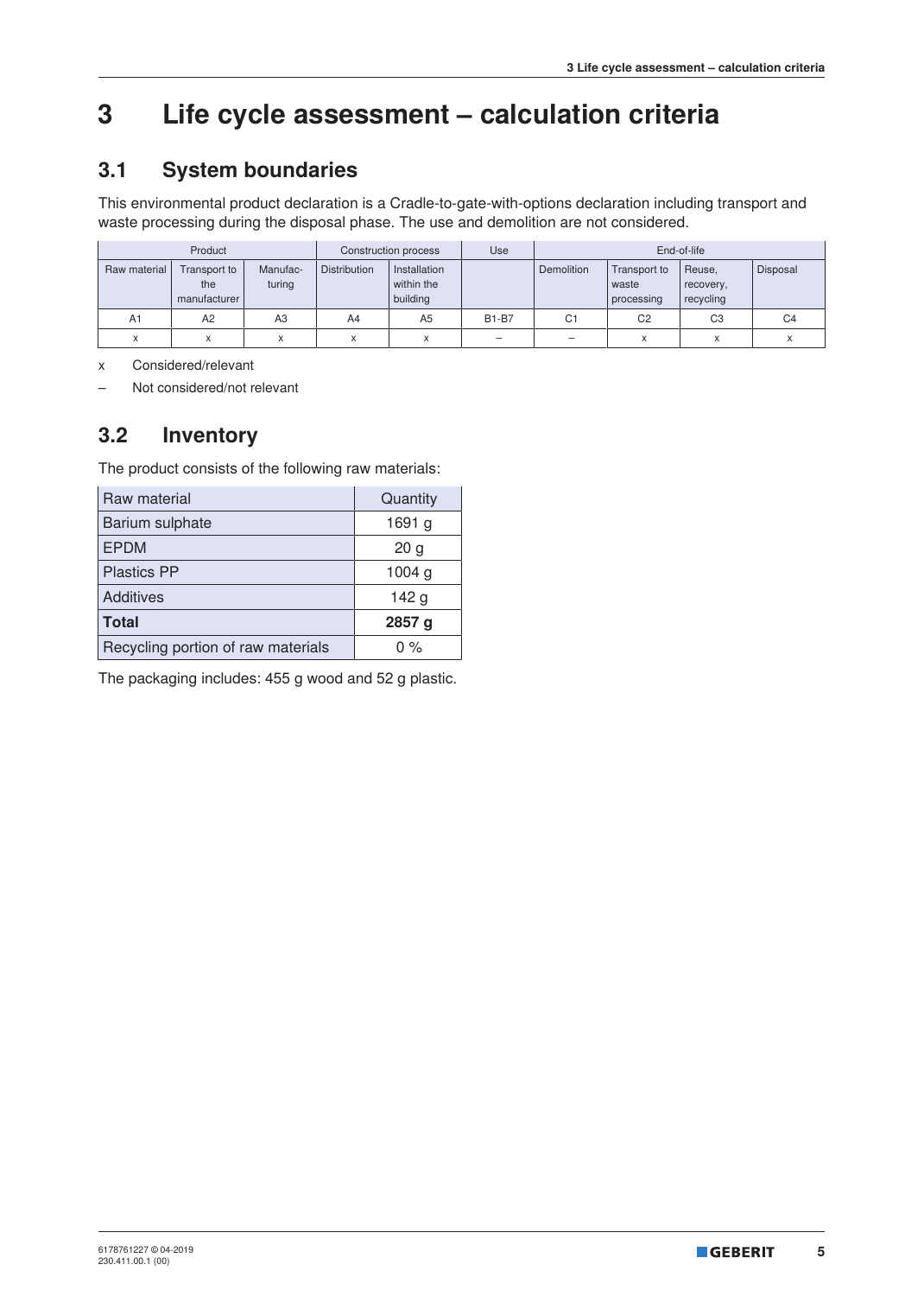### **3.3 Assumptions and background information**

**(A1)** For the raw material supply, the entire raw and recycled material input was modelled using corresponding data, including the losses of 1–6 % relating to material and production. Secondary raw materials comprise those environmental influences that arise from the collection of waste and from recycling. The following recycled content was recorded: 25 % for aluminium, 55 % for copper and steel, 33 % for brass and 100 % for cardboard.

**(A2)** For transportation from suppliers in Europe and Asia to Geberit, standard transport distances were assumed for each country and a capacity contained in the background data was used. Class Euro 4 diesel lorries are used as the means of transport within Europe. Intercontinental transportation consists of freighters and subsequent local distribution by lorry.

**(A3)** Products are manufactured in one or more Geberit factories within Europe, which are all certified in accordance with ISO 9001, 14001 and 45001. A current ISO certificate can be downloaded online. All suppliers sign the Geberit suppliers' code of conduct and undergo a detailed selection and inspection procedure.

The electricity consumption plays an important role in in-house production. Average values from the respective factories and a country-specific combination of power sources are expected. The consumption of additional auxiliary materials and water is negligible. Production waste is taken into account. Background data was used for outsourced components.

**(A4)** Transportation from Geberit to customers within Europe is done by logistics partners through the modern, efficient central warehouse in Pfullendorf (DE), which is certified in accordance with ISO 9001, 14001 and 45001. Class Euro 5 and 6 lorries are mainly used for the transport. Distribution in countries outside Europe is mainly done by means of freighters together with lorries to distribute the products locally. In the main market in Europe, the average transport distance is 800 km and the loading weight is 8 t/lorry.

**(A5)** The installation is easy and needs practically no energy or additional auxiliary materials. The packaging waste generated can be completely reused or converted into energy in the respective country depending on the disposal infrastructure.

100 % of metals are recycled. The energy is recovered from plastic and wood in an incineration plant. The assumed energy content of plastic is 16 MJ, while the assumed energy efficiency is 42 % for heat and 14 % for electricity.

**(B1-B7)** No further statements are made concerning the use.

**(C1-C4)** Waste that is reused is removed from the product system without causing any environmental impact from the first life cycle. No credits are accounted for cases where production of such waste was avoided. With respect to disposal, it has been assumed that all waste is collected once it has been taken from the building site and is sorted appropriately. 100 % of all metal and electronics parts are recycled accordingly. The plastic parts are incinerated (with the assumptions already described). A transport distance of 20 km is assumed for both disposal options.

### **3.4 Data basis**

This environmental product declaration is based on a comprehensive life cycle assessment according to ISO 14044:2006. A detailed background report (Background Report EPD Generator, Version 30/01/2019), which meets the requirements of EN 15804 is used for verification. The stock data is based predominantly on data that was provided by Geberit AG in 2019. Ecoinvent data (version 3.3, 2016, www.ecoinvent.org) and the system model "cut-off by classification" were used for all further data. The quality of the data can therefore be considered to be good.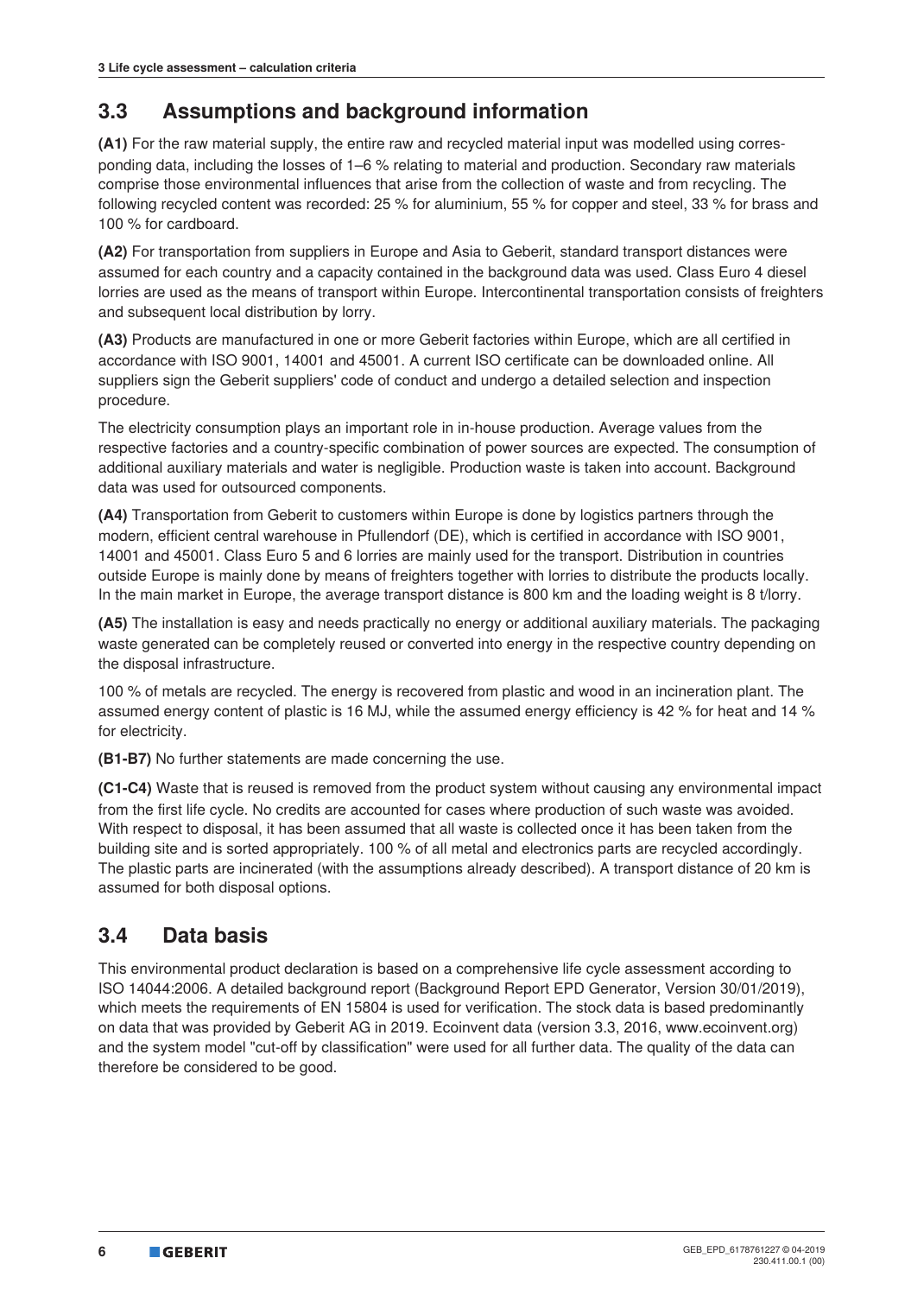### **4 Life cycle assessment – results**

The following tables contain the results based on the declared product.

### **4.1 Environmental impacts**

|                                                       | Unit                   | A <sub>1</sub> | A2           | A <sub>3</sub> | A <sub>4</sub> | A <sub>5</sub> | C <sub>2</sub> | C <sub>3</sub> | C <sub>4</sub> |
|-------------------------------------------------------|------------------------|----------------|--------------|----------------|----------------|----------------|----------------|----------------|----------------|
| Global warming (GWP)                                  | kg CO <sub>2</sub> -eq | $2.80E + 00$   | 2.29E-01     | 9.64E-01       | $.64E-01$      | 1.33E-01       | 4.95E-03       | 0              | $3.00E + 00$   |
| Ozone depletion (ODP)                                 | kg CFC-11-eg           | 3.33E-08       | 4.50E-08     | 1.01E-07       | 3.22E-08       | 1.18E-10       | 9.74E-10       | $\Omega$       | 7.42E-09       |
| Photochemical ozone creation<br>(POCP)                | kg $C_2H_4$ -eq        | 9.90E-04       | 3.64E-05     | 1.83E-04       | $2.61E - 0.5$  | 2.43E-07       | 7.88E-07       | $\Omega$       | 1.13E-05       |
| Acidification (AP)                                    | kg SO <sub>2</sub> -eq | 9.69E-03       | 7.38E-04     | 5.16E-03       | 5.28E-04       | 1.26E-05       | 1.60E-05       | $\Omega$       | 4.09E-04       |
| Eutrophication (EP)                                   | $kq PO43$ -eq          | 1.52E-03       | 1.63E-04     | 1.90E-03       | 1.17E-04       | 1.10E-05       | 3.52E-06       | $\mathbf 0$    | 2.81E-04       |
| Depletion of abiotic resources<br>(ADP), fossil fuels | MJ                     | $8.95E + 01$   | $3.81E + 00$ | $1.10E + 01$   | $2.73E + 00$   | 1.44E-02       | 8.25E-02       | $\Omega$       | 7.84E-01       |
| Depletion of abiotic resources<br>(ADP), elements     | kg Sb-eg               | 3.48E-06       | 4.46E-07     | 1.85E-06       | 3.19E-07       | 1.63E-09       | 9.65E-09       | $\Omega$       | 6.24E-08       |

A1 Raw material

A2 Transport to the manufacturer

A3 Manufacturing

A4 Distribution

A5 Installation

C2 Transport to waste processing

C3 Reuse, recovery, recycling

C4 Disposal

#### **4.2 Resource use**

|                                                                | Unit           | A <sub>1</sub> | A2           | A3           | A <sub>4</sub> | A <sub>5</sub> | C <sub>2</sub> | C <sub>3</sub> | C <sub>4</sub> |
|----------------------------------------------------------------|----------------|----------------|--------------|--------------|----------------|----------------|----------------|----------------|----------------|
| Use of primary energy, renewable, w/o<br>raw material use      | <b>MJ</b>      | 8.46E-01       | 6.49E-02     | $3.17E + 00$ | 4.64E-02       | 2.87E-04       | 1.40E-03       | $\Omega$       | $2.02E - 02$   |
| Use of primary energy, renewable, raw<br>material use          | <b>MJ</b>      | $7.44E + 00$   | $\Omega$     | $\Omega$     | $\Omega$       | $\Omega$       | $\Omega$       | $\Omega$       | $\Omega$       |
| Use of primary energy, renewable, total                        | <b>MJ</b>      | 8.28E+00       | 6.49E-02     | $3.17E + 00$ | 4.64E-02       | 2.87E-04       | 1.40E-03       | 0              | 2.02E-02       |
| Use of primary energy, non-renewable, w/<br>o raw material use | MJ             | $4.14E + 01$   | $3.93E + 00$ | $1.23E + 01$ | $2.81E + 00$   | 1.46E-02       | 8.49E-02       | $\Omega$       | 8.03E-01       |
| Use of primary energy, non-renewable,<br>raw material use      | <b>MJ</b>      | $5.61E + 01$   | $\Omega$     | $\Omega$     | 0              | $\mathbf 0$    | $\Omega$       | $\mathbf 0$    | $\mathbf 0$    |
| Use of primary energy, non-renewable,<br>total                 | <b>MJ</b>      | $9.75E + 01$   | $3.93E + 00$ | $1.23E + 01$ | $2.81E+00$     | 1.46E-02       | 8.49E-02       | $\Omega$       | 8.03E-01       |
| Use of secondary fuels                                         | kg             | $\Omega$       | $\Omega$     | $\Omega$     | $\Omega$       | $\Omega$       | $\Omega$       | $\Omega$       | $\Omega$       |
| Use of renewable secondary fuels                               | <b>MJ</b>      | $\Omega$       | $\Omega$     | $\Omega$     | 0              | $\mathbf 0$    | $\Omega$       | $\Omega$       | 0              |
| Use of non-renewable secondary fuels                           | <b>MJ</b>      | $\Omega$       | $\Omega$     | $\Omega$     | $\Omega$       | $\Omega$       | $\Omega$       | $\Omega$       | $\Omega$       |
| Use of net fresh water                                         | m <sup>3</sup> | 1.59E+00       | 6.87E-03     | 2.19E-01     | 4.91E-03       | 1.76E-04       | 1.48E-04       | $\mathbf 0$    | 1.55E-02       |

### **4.3 Output flows and waste**

|                               | Unit      | A <sub>1</sub> | A2       | A <sub>3</sub> | A <sub>4</sub> | A <sub>5</sub> | C <sub>2</sub> | C <sub>3</sub> | C <sub>4</sub> |
|-------------------------------|-----------|----------------|----------|----------------|----------------|----------------|----------------|----------------|----------------|
| Hazardous waste               | kg        | 4.44E-04       | 1.88E-06 | 3.67E-05       | $.34E-06$      | 1.36E-07       | 4.06E-08       | $\Omega$       | 3.33E-06       |
| Radioactive waste             | kg        | $.87E - 05$    | 2.60E-05 | 2.80E-05       | .86E-05        | 2.78E-08       | 5.62E-07       | $\Omega$       | 3.26E-06       |
| Non-hazardous waste           | kg        | 8.79E-02       | 3.22E-01 | $.54E - 01$    | 2.30E-01       | 2.25E-03       | 6.96E-03       | $\Omega$       | .75E+00        |
| Components for re-use         | kg        |                | 0        | 0              | 0              | $\Omega$       |                | $\Omega$       | 0              |
| Materials for recycling       | kg        |                | $\Omega$ | 0              | $\Omega$       | $\Omega$       |                | $\Omega$       | 0              |
| Materials for energy recovery | kg        |                | $\Omega$ | 0              | $\Omega$       | $\Omega$       |                | $\Omega$       | $\Omega$       |
| Exported energy - electricity | <b>MJ</b> |                | $\Omega$ | 0              | $\Omega$       | 3.37E-01       |                | $\Omega$       | 7.50E+00       |
| Exported energy - heat        | <b>MJ</b> |                | $\Omega$ | $\Omega$       | $\Omega$       | $1.01E + 00$   | 0              | $\Omega$       | $2.25E + 01$   |